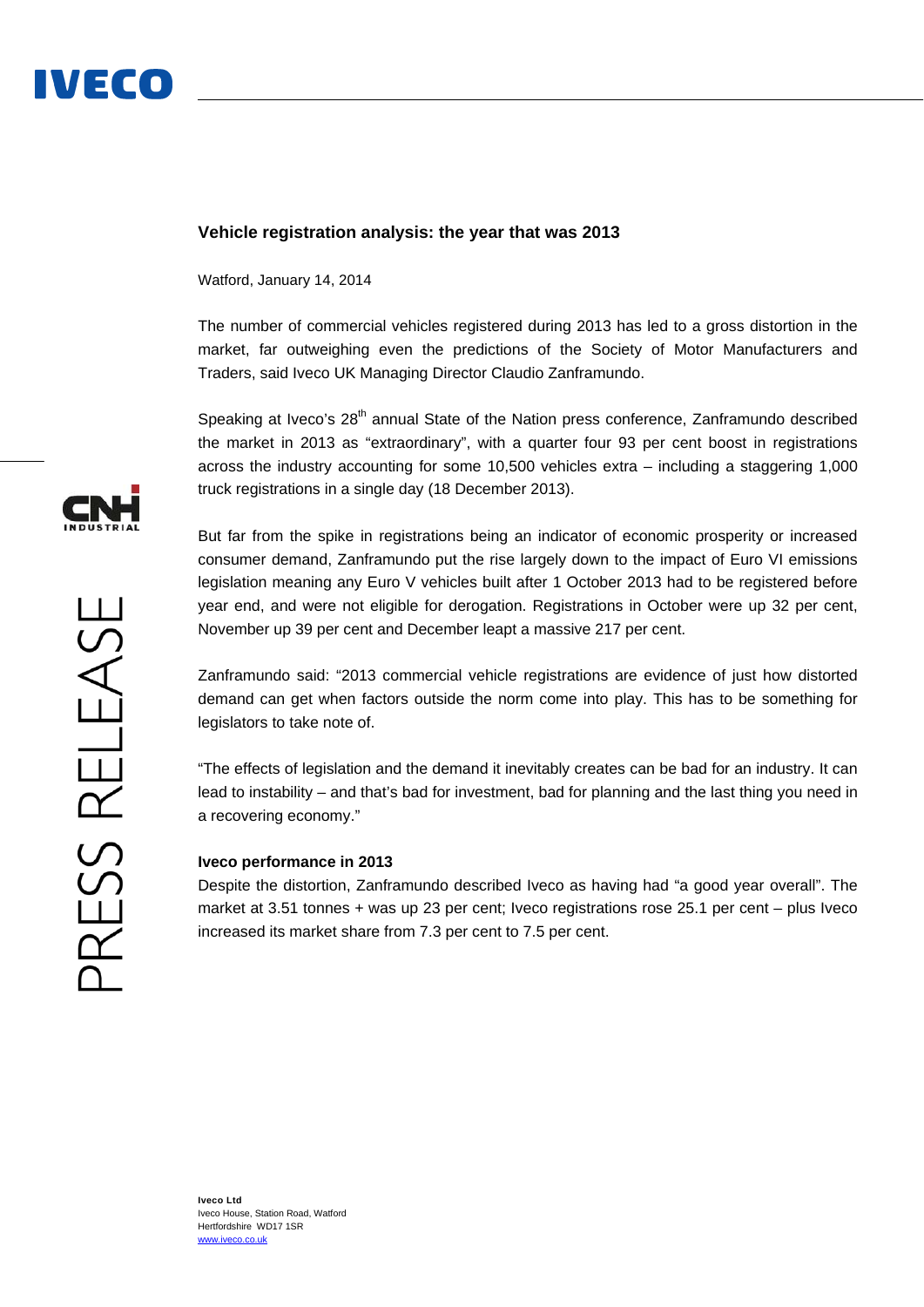# IVECO

Key achievements included:

- A 15.9 per cent increase in heavy vans from 3.51 to 7 tonnes, in a market which fell slightly (by 2.5 per cent) – boosting Iveco share from 12.1 to 14.4 per cent
- A significant 31.3 per cent increase at 7.5 tonnes, despite the market only rising 18.9 per cent – boosting Iveco share from 15.6 per cent to 17.2 per cent
- $\bullet$  A 21.1 per cent increase at 10 to 12 tonnes, in a market up 6.4 per cent boosting Iveco share to 13 per cent
- At 13 to 15 tonnes, Iveco more than trebled volumes, attaining 18.5 per cent share
- At 18 tonnes, where the market went up 17.2 per cent, Iveco went up 18.4 per cent
- And in the biggest and now most important sector of all  $-$  three axle tractors  $-$  Iveco went up by 42 per cent, in a sector up 31.9 per cent

## **2014 predictions**

Turning the focus on the current year, Zanframundo spoke about his view of the market for 2014: "The volume of quarter four registrations last year confirms a massive pull-forward of purchasing across the industry – unlike anything we have seen before," he said. "Trucks that would normally have been ordered this year have already been built and delivered, and that is going to result in reduced order entry in quarter one because operators have already taken Euro V vehicles instead."

Indeed, Zanframundo doesn't project a return to "orderly marketing and demand" until the distortion in the market has washed its way through during the first half of the year, with the market stabilising and returning during quarters three and four.

Speaking about the expected "light at the end of the tunnel", he added: "The background of economic growth we are witnessing will be critical to how 2014 develops, and it should act as a counterbalance to the pull-forward of registrations last year. The UK is recovering faster than almost any other economy in Europe – and things are looking more positive now than at any time over the last five years. Indeed, the OECD predicts that Britain will have had one of the strongest growth rates of all the world's top economies in the last quarter of 2013, and the CBI economic review last autumn described the UK outlook as 'promising'.

"We are also very encouraged by the growth we are seeing in the light commercial vehicle sector, which has not been impacted in the same way as truck registrations. Indeed, the positive growth we saw late last year has borne out in the first days of January."